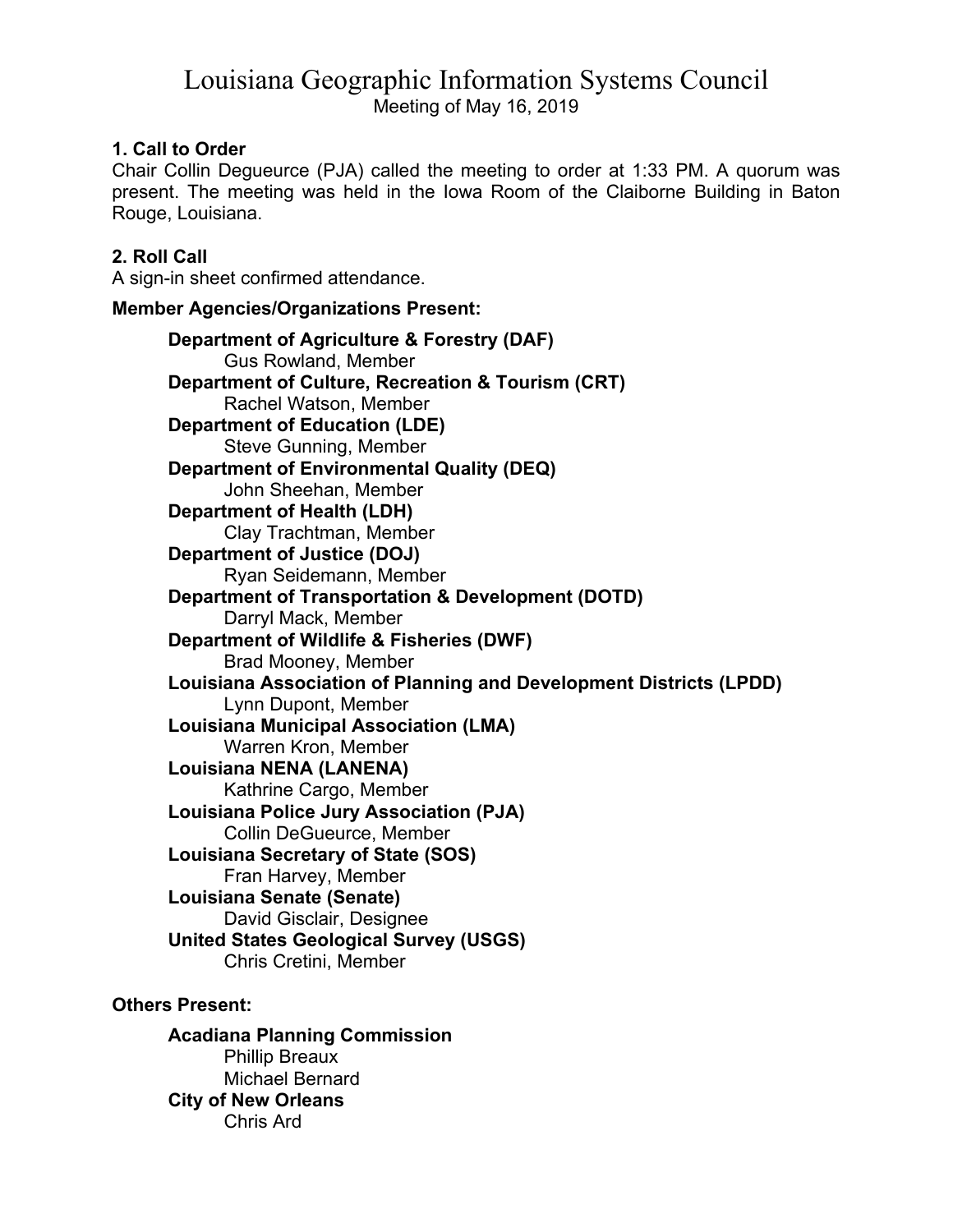**Coastal Environments, Inc.**  Kaitlin O'Shee **Department of Justice**  Warren Bates **Louisiana Association of Planning and Development Districts (LPDD)**  Josh Manning **Ouachita Parish 911**  James R. Green, Jr. **Richland Parish 911**  Garth Sullivan **River Parishes Community College**  Rusti Liner **St. Tammany Parish**  Craig Johnson  **University of Louisiana, Lafayette**  R. Brent Yantis

#### **3. Approval of Minutes**

The March 16, 2019, meeting minutes were approved without edits. The motion was made by John Sheehan (DEQ) and seconded by Brad Mooney (DWF) with unanimous approval. The Digital Data Committee minutes for February 21, 2019, and March 16, 2019, were approved without edits. The motion was made by Ryan Seidemann (DOJ) and seconded by Kathrine Cargo (LANENA) with unanimous approval. There were no April meeting minutes to approve, as the April meetings were cancelled due to inclement weather and state office closures.

#### **4. Chair's Report:**

Chair Collin DeGueurce (PJA) reported that there would be no presentation this month in order to provide time to discuss extensive matters in the New Business portion of the meeting. Mr. DeGueurce (PJA) announced that speakers have been secured for the June and July meetings but, at this time, no further speakers have been identified and he thus sought suggestions from the Council and audience for possible speakers.

#### **5. Presentation:**

None.

#### **6. Old Business:**

Chair Collin DeGueurce (PJA) reported that the planned attendance of the LAPELs meeting did not occur because the time limitations for public comment at the meeting was determined to be too limiting. Mr. DeGueurce (PJA) reported that he will work on a different avenue than the regular LAPELs meeting for discussing the Council's issues with the LAPELs executive director.

Kathrine Cargo (LANENA) reported on the separation of RS/GIS from LSU. In particular, she reported that there may be a break from workshops for a year while the RS/GIS leadership attempts to restructure logistics in the wake of the separation from LSU. Ms. Cargo (LANENA) also reported on the success of the last RS/GIS meeting.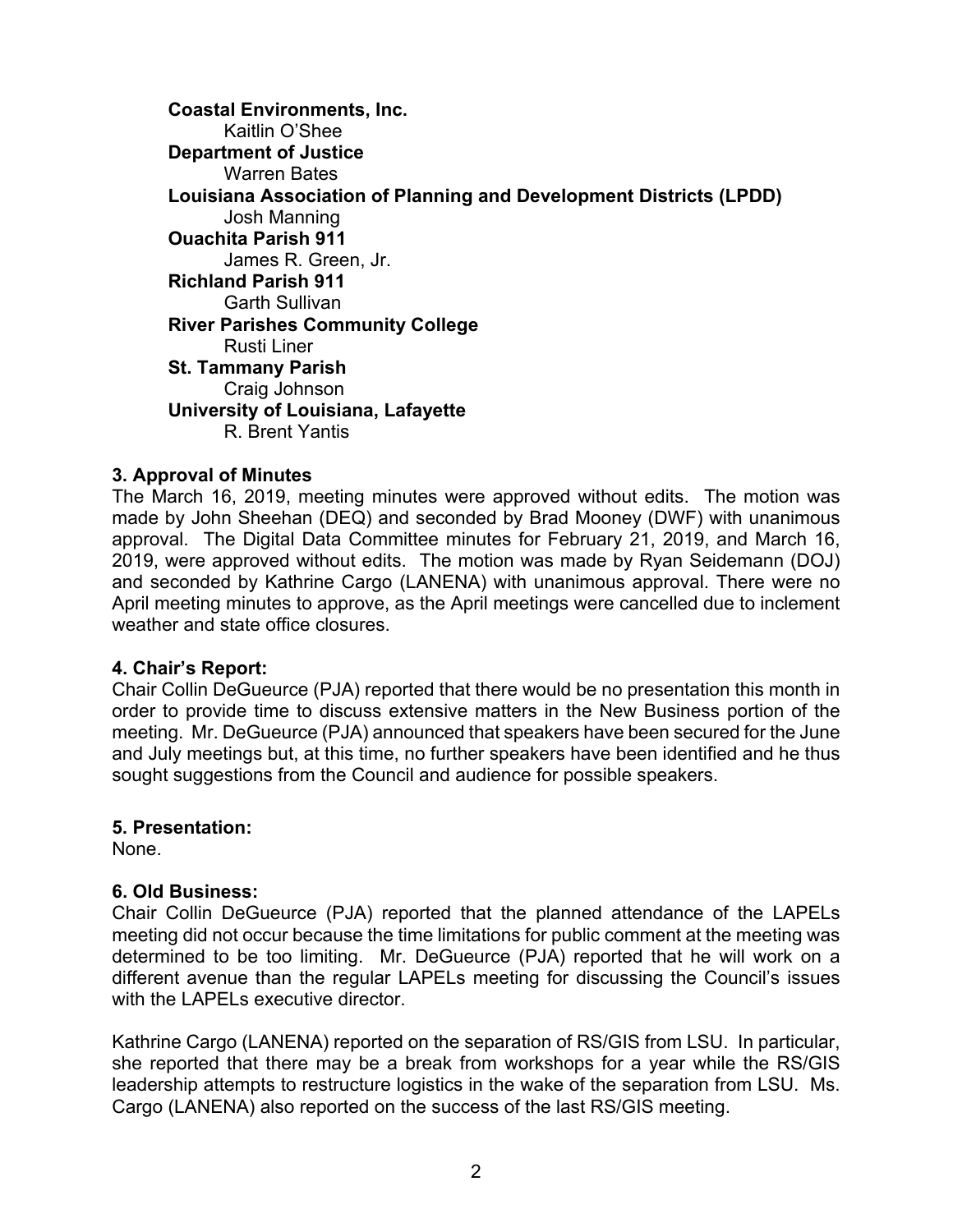Chris Cretini (USGS) reminded those present of the upcoming hurricane season data mining workshop in Lafayette set for June 6, 2019.

### **7. New Business**:

Chair Collin DeGueurce (PJA) began the discussion of the recent letter received by members of the Council from Mr. Charles Beasley. Briefly, this letter contained a proposal by Mr. Beasley to construct certain islands in the Gulf of Mexico to assist in stemming Louisiana's coastal erosion problems. Mr. DeGueurce (PJA) sought input from the Council regarding an appropriate response to Mr. Beasley and whether the Council should extend him an invitation to present at a meeting. Ryan Seidemann (DOJ) suggested that a response by way of a letter to Mr. Beasley indicating that the Council is not the proper agency for his request, as the Council has no budget and because this matter is properly within the jurisdiction of the Coastal Protection and Restoration Authority was probably appropriate. Kathrine Cargo (LANENA) made a motion to implement Mr. Seidemann's (DOJ) proposal. The motion was seconded by Warren Kron (LMA) and was unanimously passed. Ms. Cargo (LANENA), Mr. Seidemann (DOJ), Mr. DeGueurce (PJA), John Sheehan (DEQ), Brad Mooney (DWF), and Rachel Watson (CRT) all participated in this discussion. Mr. DeGueurce (PJA) also indicated that he would likely reach out to Mr. Beasley by telephone to give him the same information.

Also discussed was the potential impacts and status of House Bill 146 currently pending in the Louisiana Legislature. Briefly, this bill was directed at the sharing of certain geospatial data by state agencies with the public. John Sheehan (DEQ) posed the question of whether the Council should recommend that the data that any such bill covers should be open source data. Ryan Seidemann (DOJ) raised concerns regarding the impacts of this bill on the intellectual property rights of private data vendors. Mr. Sheehan (DEQ) also raised the question of whether it matters for the purposes of the bill who is the custodian of the actual dataset. Gus Rowland (DAF) raised the question of whether the bill was intended to apply only to data that are available online. Following further discussion, it was determined that no action was necessary on this item once it was determined that the bill was limited in its application (by amendment) to DOTD and that the .kml requirement in the bill is not actually a requirement, but rather a suggestion. Based on these revelations regarding the recent bill amendments, it was determined that the Council was no longer troubled enough by the bill to participate in the legislative process related to it. Participating in this discussion were Rachel Watson (CRT), Mr. Seidemann (DOJ), Clay Trachtman (LDH), Collin DeGueurce (PJA), Darryl Mack (DOTD), David Gisclair (Senate), Kathrine Cargo (LANENA), Warren Kron (LMA), Lynn Dupont (LPDD), Mr. Sheehan (DEQ), Mr. Rowland (DAF), and Brad Mooney (DWF).

REPORTER'S NOTE: HB 146 did not pass during the 2019 Regular Legislative Session. The bill made it through the House, but died before making it to a committee in the Senate.

Chair Collin DeGueurce (PJA) began a discussion regarding whether the Council should issue an authoritative data statement that covers the interaction of GIS and surveying. Kathrine Cargo (LANENA) discussed the context of this issue from a national perspective. Mr. DeGueurce (PJA) discussed common disclaimers that exist that caveat GIS data by informing potential users that it is not a survey. Ms. Cargo (LANENA), Mr. DeGueurce (PJA), David Gisclair (Senate), and Lynn Dupont (LPDD) participated in discussion